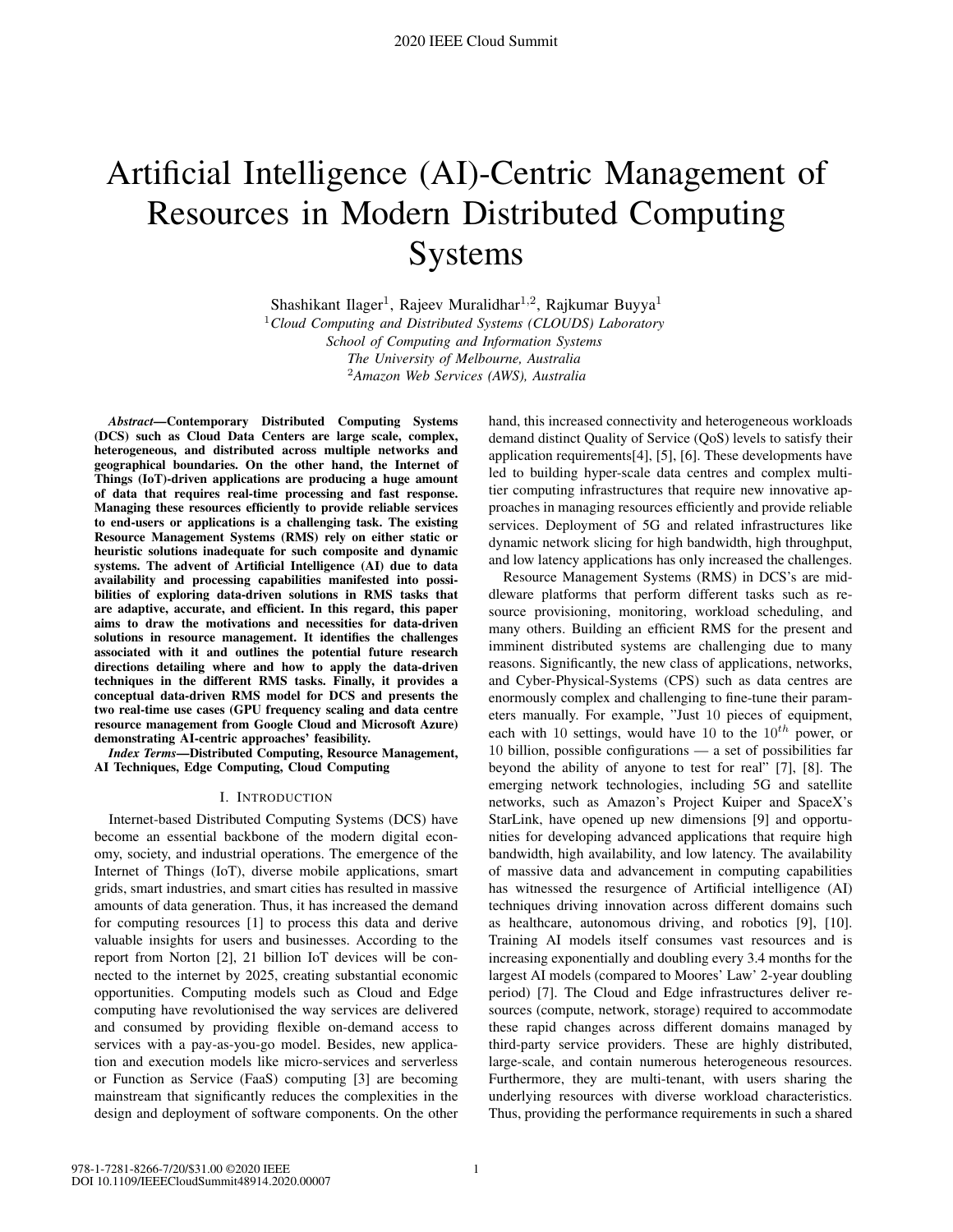environment and increasing resource utilisation is a critical problem and challenging for RMS [11].

The existing RMS techniques from operating systems to large scale DCS's are predominantly designed and built using preset threshold-based rules or heuristics. These solutions are static and often employ reactive solutions [12]; they work well in the general case but cannot adjust to the dynamic contexts [13]. Moreover, once deployed, they considerably fail to adapt and improve themselves in the runtime. In complex dynamic environments (such as Cloud and Edge), they are incapable of capturing the infrastructure and workload complexities and hence fall through. Consequently, the AI-centric approaches built on actual data and measurements collected from respective DCS environments are more promising, perform better, and adapt to dynamic contexts. Unlike heuristics, these are data-driven models built based on historical data. Accordingly, AI-centric methods can employ proactive measures by foreseeing the potential outcome based on current conditions. For instance, a static heuristic solution for scaling the resource uses workload and system load parameters to trigger the scaling mechanism. However, this reactive scaling diminishes the users' experience for a certain period (due to the time required for system bootup and application trigger). Consequently, an AI-centric RMS enabled by data-driven Machine Learning (ML) model can predict the future workload demand and scale up or scale down the resources beforehand as needed. Such techniques are highly valuable for both users to obtain better QoS and service providers to offer reliable services and retain their business competency in the market. Moreover, methods like Reinforcement Learning (RL) [13], [14] can improve RMS's decisions and policies by using monitoring and feedback data in runtime, responding to the current demand, workload, and underlying system status.

AI-centric RMS in DCS is more feasible now than ever for multiple reasons. First, AI techniques have matured and have proven efficient in many critical domains such as computer vision, natural language processing, healthcare applications, and autonomous vehicles. Second, most DCS platforms generate enormous amounts of data currently pushed as logs for debugging purposes or failure-cause explorations. For example, Cyber-Physical-Systems (CPS) in data centres already have hundreds of onboard CPU and external sensors monitoring workload, energy, temperature, and weather parameters. Such data is useful to build ML models cost-effectively. Finally, the increasing scale in computing infrastructure and its complexities require automated resource management systems that can deliver the decisions based on the data and key-insights from experience, to which AI models are ideal.

In this regard, this paper makes the following key contributions: (1) presents evolution, and the state-of-the-art RMS techniques in DCS, (2) enlists the challenges associated with data-driven RMS methods, (3) identifies the future research directions and point out the different tasks in which AIcentric methods can be efficiently applied and benefited from, (4) proposes a conceptual data-driven RMS model, and (5) demonstrates two real-time use-cases using data-driven AI methods (related to energy-efficient GPU clock configurations and management of resources in data centres).

The rest of the paper is organised as follows. Section II gives an overview of DCS evolution and state-of-the-art practices in RMS. Section III identifies the challenges associated with datadriven methods. Section IV draws Future research directions. In Section V, a conceptual AI-centric RMS model is presented, and Section VI demonstrates the feasibility of AI-centric methods using two real-time use cases. Finally, the conclusion is drawn in Section VII.

#### II. DCS EVOLUTION AND THE STATE-OF-THE-ART

An overview of the evolution of primary DCS's is given in Figure 1. Early DCS systems are prominently used in scientific domain applications composed of parallel tasks (distributed jobs in grid computing) and executed on clusters or supercomputing systems. The development of technologies such as service-orientated computing (Web services, REST, SOAP, etc.), virtualisation, and demand for utility-oriented services created the current Cloud computing-based data centres. However, the next decade of DCS's will be driven by IoT-based applications and scenarios that need to process the enormous amount of data and derive meaningful intelligence and business values from it. These IoT-based applications consist of numerous sensors and computing nodes distributed across different network layers from Edge to remote Cloud. Thus, requiring an autonomic sense-connect-actuate model [1] where application tasks are composed, deployed, and executed autonomously—demanding additional machine-to-machine interactions (compared to the current human-to-machine interactions). RMS should autonomously provision resources, schedule application tasks, and manage their demand for QoS and low latency.

In parallel to system advancements, application models have continued to evolve and create new software design patterns like micro-services and execution models like serverless or Function as Service (FaaS) computing. To that end, managing these modern resources and applications requires intelligent decisions enabled from the AI-centric solutions. Although AI-centric RMS techniques will be applicable for all the computing paradigms discussed here, we mainly keep our discussions and illustrations around the Cloud and Edge computing paradigms.

With the increased scale and complexities in next-generation DCSs, traditional static or heuristics solutions are becoming inadequate. These methods require careful hand pruning and human intervention to adapt to the dynamic environments [13]. Consequently, AI-centric data-driven solutions are promising, and there have been many attempts in recent years to address the resource management problems using the data-driven ML solutions [12]. For example, Google has achieved a 40% efficiency in managing its cooling infrastructure using simple ML techniques and learning from historical data [15]. Many other methods explored problems such as device placement, scheduling, and application scaling using data-driven methods [16], [17]. At the system architecture level, [18] used massive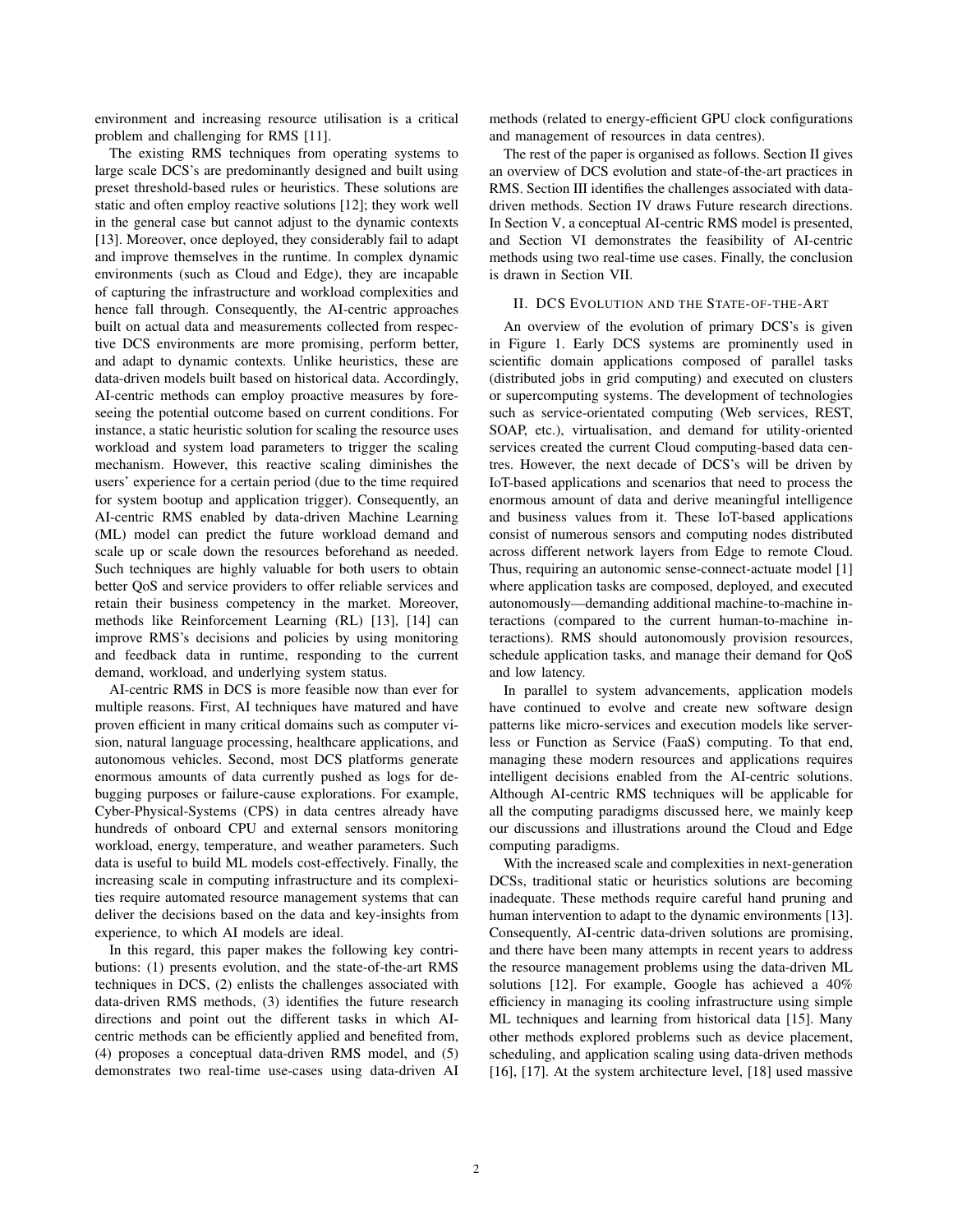|                                                  | <b>Cluster/</b><br>supercomputers                                                                                                      | <b>Cloud</b>                                                                                                                   | Edge cloud+<br><b>IoT</b>                                                                                                                                                                 |
|--------------------------------------------------|----------------------------------------------------------------------------------------------------------------------------------------|--------------------------------------------------------------------------------------------------------------------------------|-------------------------------------------------------------------------------------------------------------------------------------------------------------------------------------------|
|                                                  |                                                                                                                                        |                                                                                                                                |                                                                                                                                                                                           |
| <b>Timeline</b>                                  | 1990-2000                                                                                                                              | 2005-2018                                                                                                                      | 2020~2030                                                                                                                                                                                 |
| <b>Scale</b><br>(# Nodes)                        | ~10.000                                                                                                                                | $~\sim$ Millions                                                                                                               | $\neg$ Billions                                                                                                                                                                           |
| <b>Features</b>                                  | Homogenous nodes<br>connected by LAN<br>To perform similar tasks<br>in parallel                                                        | Geographically distributed<br>heterogenous nodes by<br>WAN, CDNs<br>To effectively use<br>resources, delivered as<br>utilities | Geographically distributed large<br>scale heterogenous nodes +<br>sensors, connected by WAN,<br>wireless 5g, satellite, etc<br>To autonomously sense, connect<br>and actuate applications |
| <b>Application</b><br><b>Models</b>              | Multiple processes running  <br>on clusters<br>MPI, OpenMP, Distributed<br>objects, Web Services (<br>WSDL, UDDI ) in case of<br>Grids | Monolithic applications in<br>isolated Virtual<br>environments (Virtual<br>Machines)<br>Web 2.0(SOAP, REST)                    | Stateless microservices in<br>containers<br>Lightweight application<br>components interacting with<br>RESTful APIs, Serverless/<br>FaaS                                                   |
| <b>Application</b><br>domains &<br>e.g., systems | Scientific<br>Applications,<br>SETI@Home<br>Top500<br>supercomputers                                                                   | Enterprise business,<br>personal, social media<br>Private clouds, Public<br>Clouds (Azure, AWS,<br>Google)                     | Enterprise business, personal<br>applications<br>Smart XX (Industry 4.0), smart city,<br>smart grid, etc                                                                                  |

Fig. 1: An overview of contemporary DCS evolution (Timeline shows approximate time of the genesis of the system and evolved as mainstream with some overlapping's. The points shown for all dimensions are representative but not exhaustive and only lists the important facets.)

data sets of hardware performance counters and profiles collected from large-scale Google data centre servers and utilised this data to reason, analyse and mitigate front-end stalls in warehouse-scale systems. However, data-driven AI solutions for RMS are in its superficial stage. They require meticulous attention to address the challenges they pose and simultaneously identify potential avenues to incorporate these methods. Moreover, it is essential to build the general frameworks and standards to adopt AI solutions in resource management that are scalable and manageable.

# III. CHALLENGES

In this section, we identify and describe the critical issues associated with the adoption of AI solutions in the resource management of distributed computing systems.

# *A. Availability of Data*

The quality of data used to train the models determines the success of machine learning techniques. Also, this data should be available in large quantities with enough features covering all the aspects of environments [19], [20]. Within DCS, multiple challenges exist concerning the availability of such data. First, currently, different resource abstraction platforms collect the data at different granularity. The physical machine-level data from onboard sensors and counters is gathered and accessed by tools like Intelligent Platform Management Interface (IPMI), while at a higher abstraction level, middleware platforms collect data related to workload level, user information, and surrounding environmental conditions (temperature, cooling energy in the data centre). Also, network elements such as SDN controllers collect data related to network load, traffic, and routing. Unifying these data together and preprocessing it in a meaningful way is a complex and tedious task. The respective tools gather the data in a different format without common standards between them. Hence, building data-pipelines combining various subsystems data is crucial for the flexible adoption of ML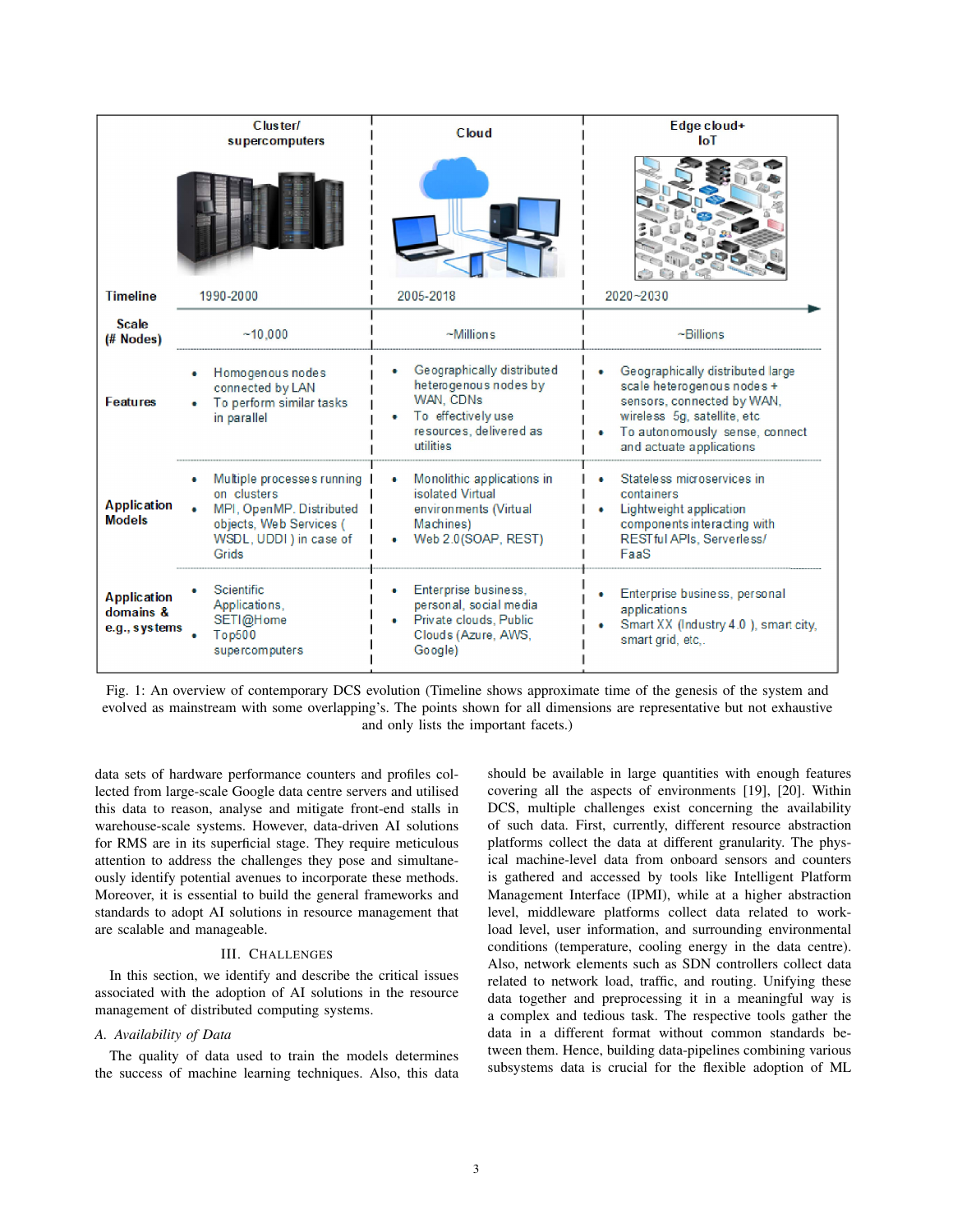solutions. Secondly, current monitoring systems collect data and push them into logging repositories to be used later for debugging. However, converting this data for ML-ready requires monotonous data-engineering. Hence, future systems should be explicitly designed to gather information that can be directly fed to the ML models with minimal data engineering and preprocessing effort. Lastly, although several publicly available datasets provide workload traces, there are hardly any public datasets available representing various infrastructure, including physical resource configurations, energy footprints, and several other important parameters (due to privacy and NDAs). Therefore, getting access to such data is a challenge and needs collaborative efforts and data management standards from the relevant stakeholders. Moreover, requiring standardised data formats and domain-specific frameworks [21].

## *B. Managing the Deployment of Models*

Training ML models and inference in runtime needs an expensive amount of computational resources. However, one significant challenge is to manage the life cycle of ML models, including deciding how much to train, where to deploy the training modules in multi-tier computing architectures like Edge/Fog. As resources have limited capabilities at a lower level and should be allocated to needful applications, if these scarce resources are predominantly used to train models or run the RL agents, the latency-sensitive applications will experience resource starvation. On the other hand, if the models (RL agents) are trained or deployed in resource enriched cloud, the latency to push the inference decisions or the runtime feedback data to edge nodes shoots up, thus creating a delay-bottlenecks in RMS decisions. Furthermore, ML models tend to learn too much with the expense of massive computational resources. Therefore, the innovative solutions are needed to decide how much learning is sufficient based on specific constraints (resource budget, time-budget, etc.) and estimate context-aware adaptive accuracy thresholds of ML models [22]. To overcome this, techniques like transfer learning, distributed learning can be applied to reduce computational demands [20]. In addition, dedicated CPUs, GPUs, and domain-specific accelerators like Google TPU, Intel Habana, and FPGAs (Azure) can carry out the inference.

## *C. Non-Deterministic Outputs*

Unlike statistical models, which are analogous for its deterministic outputs, ML models are intrinsically exploratory and depend on stochasticity for many of its operations, thus producing the non-deterministic results. For example, the cognitive neural nets, which are basic building blocks for many regressions, classification, and Deep Learning (DL) algorithms primarily rely on the principles of stochasticity for different operations (stochastic gradient descent, exploration phase in RL). When run multiple times with the same inputs, they tend to approximate the results and produce different outputs [10]. This may pose a severe challenge in the DCS, such as Edge and Clouds, where strict Service Level Agreements (SLAs) govern the delivery of services requiring deterministic

results. For example, if a service provider fixes a price based on certain conditions using ML models, consumers expect the price to be similar in all the time under similar settings. However, ML models may have a deviation in pricing due to stochasticity creating the transparency issues between users and service providers. Many recent works have focused on this issue and introduced techniques such as induced constraints in neural nets to produce the deterministic outputs [23]. Yet, stochasticity in the ML model is inherent and requires careful monitoring and control over its output.

## *D. Black Box Decision Making*

The ML models' decision-making process follows a completely black-box approach and fails to provide satisfactory justification for its decisions. The inherent probabilistic architectures and enormous complexities within ML models make it hard to evade the black-box decisions. It becomes more crucial in an environment such as DCS, where users expect valid feedback and explanation for any action taken by the service provider. This is instrumental in building trust between service providers and consumers. For instance, in case of a high overload condition, it is usual that service provider shall preempt few resources from certain users with the expense of certain SLA violations. However, choosing which users' resources should be preempted is crucial in business-driven environments. This requires simultaneously providing fair decisions and valid reasons. Many works have undertaken to build the explanatory ML models (Explainable AI- XAI) to address this issue [24], [25]. However, solving this continues to remain a challenging task.

#### *E. Lightweight and Meaningful Semantics*

The DCS environment having heterogeneous resources across the multi-tiers accommodates different application services. RMS should interact between different resources, entities, and application services to efficiently manage the resources. However, these requisites semantic models that represent all these various entities meaningfully. Existing semantic models are either heavy or inadequate for such complex environments. Therefore, lightweight semantic models are needed to represent the resource, entities, applications, and services without introducing the overhead [26].

## *F. Complex Network Architectures, Overlays, Upcoming Features*

Network architectures across DCS and telecom networks are evolving rapidly using software-defined infrastructure, hierarchical overlay networks, Network Function Virtualization (NFV), and Virtual Network Functions (VNF). Commercial clouds like Amazon, Google, and Microsoft have recently partnered with telecom operators worldwide to deploy ultralow latency infrastructure (AWS Wavelength and Azure Edge Zone, for example) for emerging 5G networks. The explosion of data from these 5G deployments and resource provisioning for high bandwidth, throughput, and low latency response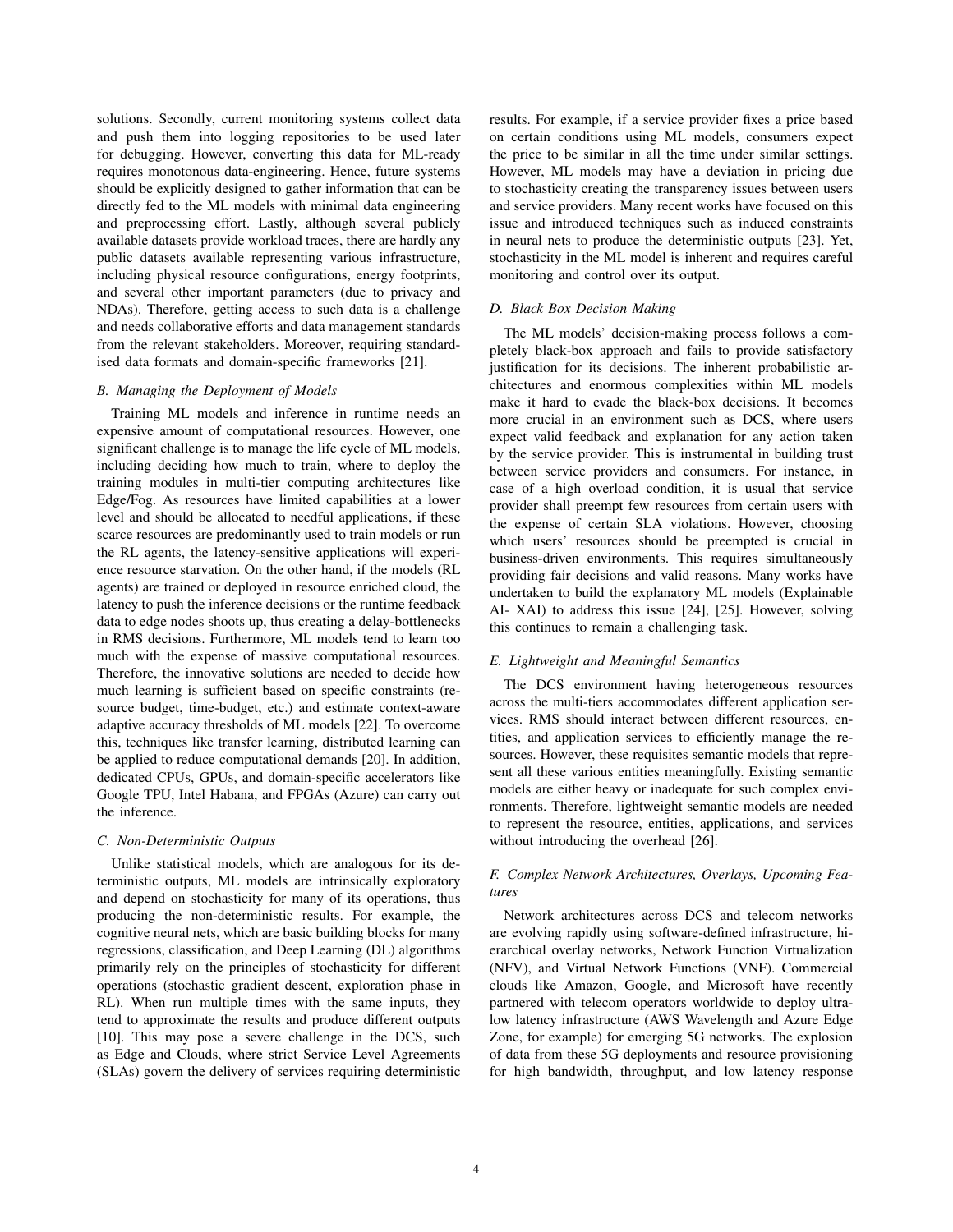through dynamic network slicing requires a complex orchestration of network functions [27].

In future DCS, RMS needs to consider these complex network architectures, the overlap between telecom and public/private clouds, and service function orchestration to meet end-to-end bandwidth, throughput, and latency requirements. These architectures and implementations, in turn, generate enormous amounts of data at different levels of the hierarchical network architecture. As different types of data are generated in different abstraction levels, standardised well-agreed upon data formats and models for each aspect needs to be developed.

## *G. Performance, Efficiency, and Domain Expertise*

Many ML algorithms and RL algorithms face performance issues like a cold-start problem. Specifically, RL algorithms spend a vast amount of the initial phase in exploration before reaching its optimal policies creating an inefficient period where the decisions are suboptimal, even completely random or incorrect leading to massive SLA violations [20]. RLbased approaches also face several challenges in the real world including (1) need for learning on the real system from limited samples, (2) safety constraints that should never or at least rarely be violated, (3) need of reward functions that are unspecified, multi-objective, or risk-sensitive, (4) inference that must happen in real-time at the control frequency of the system [28]. In addition, AI models are compute-heavy and designed with a primary focus on accuracy-optimisation resulting in a massive amount of energy consumption [7]. Consequently, new approaches are needed to balance the trade-offs between accuracy, energy, and performance overhead. Furthermore, current ML algorithms, including neural network architectures/libraries, are primarily designed to solve computer vision problems. Adapting them to RMS tasks needs some degree of transformation of the way input and outputs are interpreted. Currently, many AI-centric RMS algorithms transform their problem space and further use simple heuristics to interpret the result back and apply to the RMS problems. Such complexities demand expertise from many related domains. Thus, newer approaches, algorithms, standardised frameworks, and domainspecific AI frameworks are required to adopt AI in RMS efficiently.

#### IV. FUTURE RESEARCH DIRECTIONS

Despite the challenges associated, AI solutions provide many opportunities to incorporate these techniques into RMS and benefit from them. In this section, we explore different avenues where AI techniques can be applied to manage distributed systems resources.

## *A. Data-driven Resource Provisioning and Scheduling*

Resource provisioning and scheduling are a fundamental element of an RMS. Usually, resources are virtualised, and specifically, computing resources are delivered as Virtual machine (VM) or lightweight containers. The problems related to provisioning such as estimating the number of resources required for an application, co-locating workloads based on

their resource consumption behaviours and several others can be addressed using AI techniques. These techniques can be extended to special case provisions such as spot instances. Utilising spot instances for application execution needs careful estimation of application run time (to avoid the state corruption or loss of computation if resources are preempted) and accordingly deciding resource quantity and checkpointing logic. It may require building prediction models based on previous execution performance counters or correlating with clusters based on existing knowledge base [29].

In edge computing environments, RMS should utilise resources from multi-tier infrastructure, and selecting nodes from different layers also requires intelligence and adaptation to application demands and infrastructure status. Furthermore, data-driven AI solutions can be used in scheduling tasks such as finding an efficient node, VM consolidation, migration, etc. The prediction models' historical data and adaptive RL models can be used to manage dynamic scheduling and resource provisioning.

# *B. Managing Elasticity using Predictive Analytics*

Elasticity is an essential feature providing flexibility by scaling up or scaling down the resources based on the applications' QoS requirements and budget constraints. Current approaches in elasticity are based on the reactive methods where resources are scaled according to the system load (in terms of the number of users and input requests). However, such reactive measures diminish the SLAs due to bootup time and swift burst loads. In contrast, forecasting the future load based on the application's past usage behaviours and proactively scaling the resources beforehand vastly improves SLAs and saves costs. Essentially, it needs time series analysis to predict future load using methods like ARIMA or more advanced RNN techniques such as LSTM networks that are proven to be efficient in capturing the temporal behaviours [30]. Such proactive measures from service providers enable efficient management of demand response without compromising the SLAs.

#### *C. Energy Efficiency and Carbon footprint Management*

One of the major challenges of computing in recent years has been energy consumption. Increasing reliance on computing resources has created enormous energy, economic and environmental issues. It is estimated that by 2025, data centres itself would consume around 20% of global electricity and emit up to 5% of the world's carbon emissions [31]. Energy efficiency can be achieved across the computing stack from managing hardware circuits to data centre level workload management. Recent studies have shown promising results of AI techniques in device energy-optimised frequency management [29], intelligent and energy-efficient workload management (scheduling, consolidation), reducing cooling energy by finetuning cooling parameters [15], [32], and executing applications within power budgets [12], etc. In addition, it can also be effectively used in minimising the carbon-footprints by forecasting renewable energy and shifting the workloads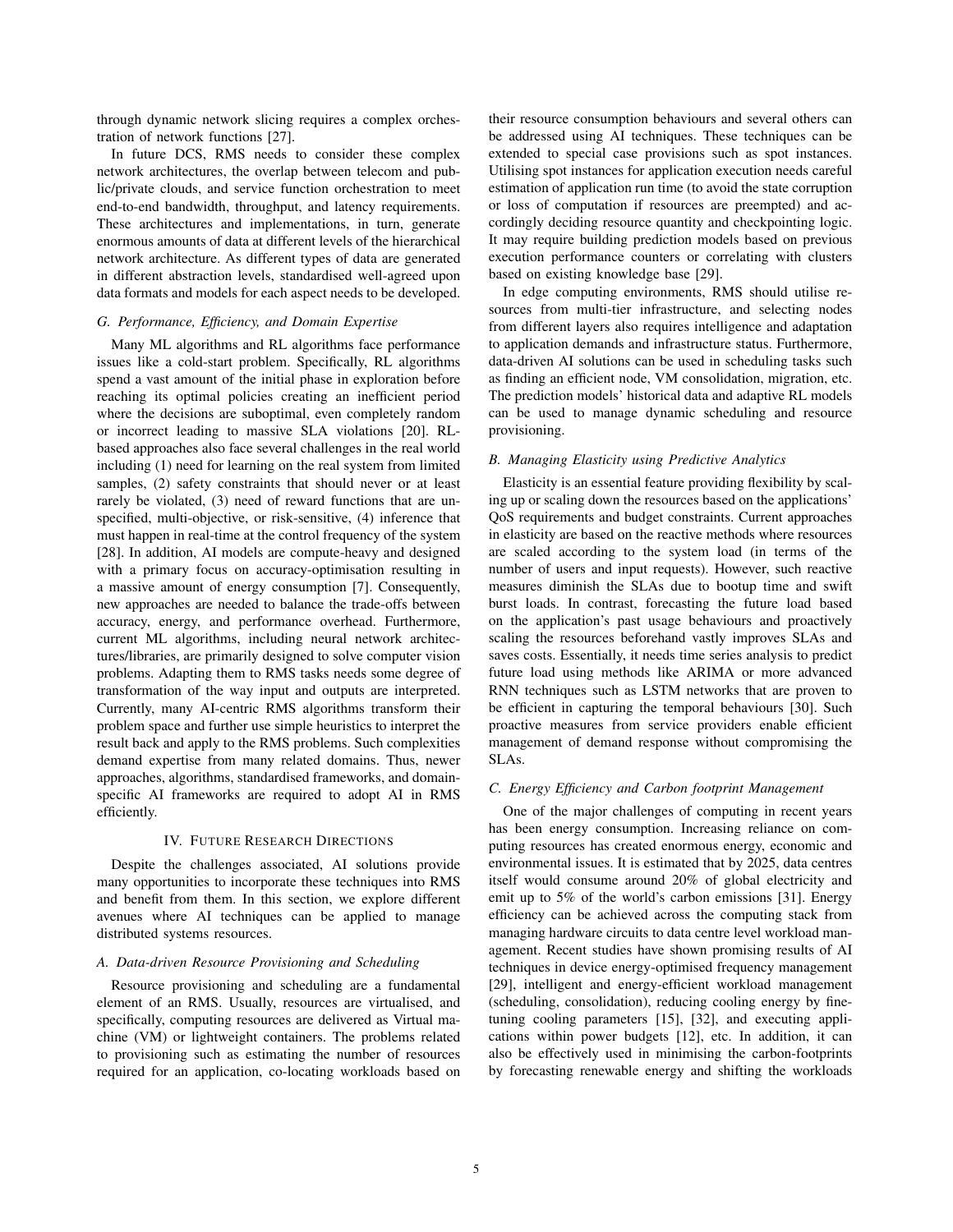across clouds accordingly. Each of these subproblems can be addressed by using a combination of predictive and RL models based on application scenarios and requirements.

# *D. Security and Privacy Management*

As cybersystems have become sophisticated and widely interconnected, preserving the privacy of data and securing resources from external threats has become quintessential. Dealing with security has the implications far beyond resource management, including privacy-preserving and complying with the respective jurisdiction's rules. For instance, RMS with user-level schedulers can classify input records and process records with privacy sensitivity within local resource environments (e.g., private cloud) and others on public clouds. One such work is carried out by the University of Washington [33] wherein a deep learning method is used to classify medical records into sensitive and nonsensitive based on data privacy. They created a user-level scheduler for the Aneka Cloud application platform and able to process sensitive medical records on their private cloud and nonsensitive records on Amazon AWS EC2 public cloud.

If resources are maliciously compromised, RMS should adapt to the requirements of the security concerns. There has been widespread use of ML algorithms in many aspects of security management. It includes AI-based Intruder Detection Systems (IDS) to prevent unauthorized access, anomaly detection [34], [35] to identify the deviations in the application/ resource behaviors. AI techniques, including Artificial Neural Networks (ANNs), ensemble learning, Bayesian networks, association rules, and several classification techniques like SVM, can be effectively utilised to address these securityrelated problems [36]. They can also be predominantly used in preventing Denial-of-service attacks (DDoS) by analysing traffic patterns and filtering suspected traffic, hence, preventing the system failures [37]. Such measures vastly help to manage the resources securely and thus increasing the reliability of the system.

#### *E. Managing Cloud Economics*

Cloud economics is a complex problem and requires vast domain knowledge and expertise to price services adequately. It is also essential for consumers to easily understand pricing models and estimate the cost for their deployments. Current pricing models largely depend on subscription types, e.g., reserved, on-demand, or spot instances. The pricing for these subscription models is driven by standard economic principles like auction mechanisms, cost-benefit analysis, profit, revenue maximisation, etc. These pricing problems are solved using techniques like Operation Research (OR) or stochastic game theory approaches [38]. However, such methods are mostly inflexible, and they either overprice the services or results in loss of revenues for cloud service providers. In this regard. ML models can forecast resource demand, and accordingly, excessive resources can be pooled in the open market for consumers. In addition, pricing can be more dynamic based on

this forecasted demand response that benefits both consumers and service providers.

# *F. Generating the Large-scale Data Sets*

Machine learning models require large amounts of training data for improved accuracy. However, access to large scale data is limited due to privacy and lack of capabilities to generate a large quantity of data from infrastructure. To that end, AI models itself can be used to create large-scale synthetic datasets that closely depict the real-world datasets. For instance, given a small quantity of data as input, Generative Adversarial Networks (GANs) can be used to produce large-scale data [39]. Such methods are highly feasible in generating time-series data of DCS infrastructure. Moreover, these methods can also be leveraged to produce datasets from the incomplete datasets adequately. Such large-scale data sets are necessary to train efficient predictive models and bootstrap the RL agents to achieve a reasonable efficiency in its policies.

## *G. Future System Architectures*

Cloud services have recently undergone a shift from monolithic applications to microservices, with hundreds or thousands of loosely-coupled microservices comprising the endto-end application. In [4], the authors explore the implications of these microservices on hardware and system architectures, bottlenecks therein, and lessons for future data centre server design. Microservices affect the computation to communication ratio, as communication dominates, and the amount of computation per microservice decreases. Similarly, microservices require revisiting whether big or small servers are preferable. In [18], the authors use an always-on, fleetwide monitoring system, to track front-end stalls, I-cache and D-cache miss (as cloud microservices do not lend them amenable to cache locality unlike traditional workloads) across hundreds and thousands of servers across Google's warehousescale computers. The enormous amounts of data generated and analysed help provide valuable feedback for the design of next-generation servers. Similarly, deep learning can be used to diagnose unpredictable performance in cloud systems. Data from such systems can thus be invaluable for the hardware and system architectures of future DCS.

#### *H. Other Avenues*

Along with the aforementioned directions, AI-centric solutions can be applied to several other RMS tasks, including optimising the heuristics itself [19], network optimisations (e.g., TCP window size, SDN routing optimisation problems), and storage infrastructure management [20]. Moreover, learningbased systems can be extended across different computing system stack, from lower abstraction levels, including hardware design, compiler optimisations, operating system policies, to a higher level interconnected distributed system platforms[13].

## V. CONCEPTUAL MODEL FOR AI-CENTRIC RMS

In the AI-centric RMS (Resource Management Systems) system, models need to be trained and deployed for the inference used by the RMS for different tasks. However, integrating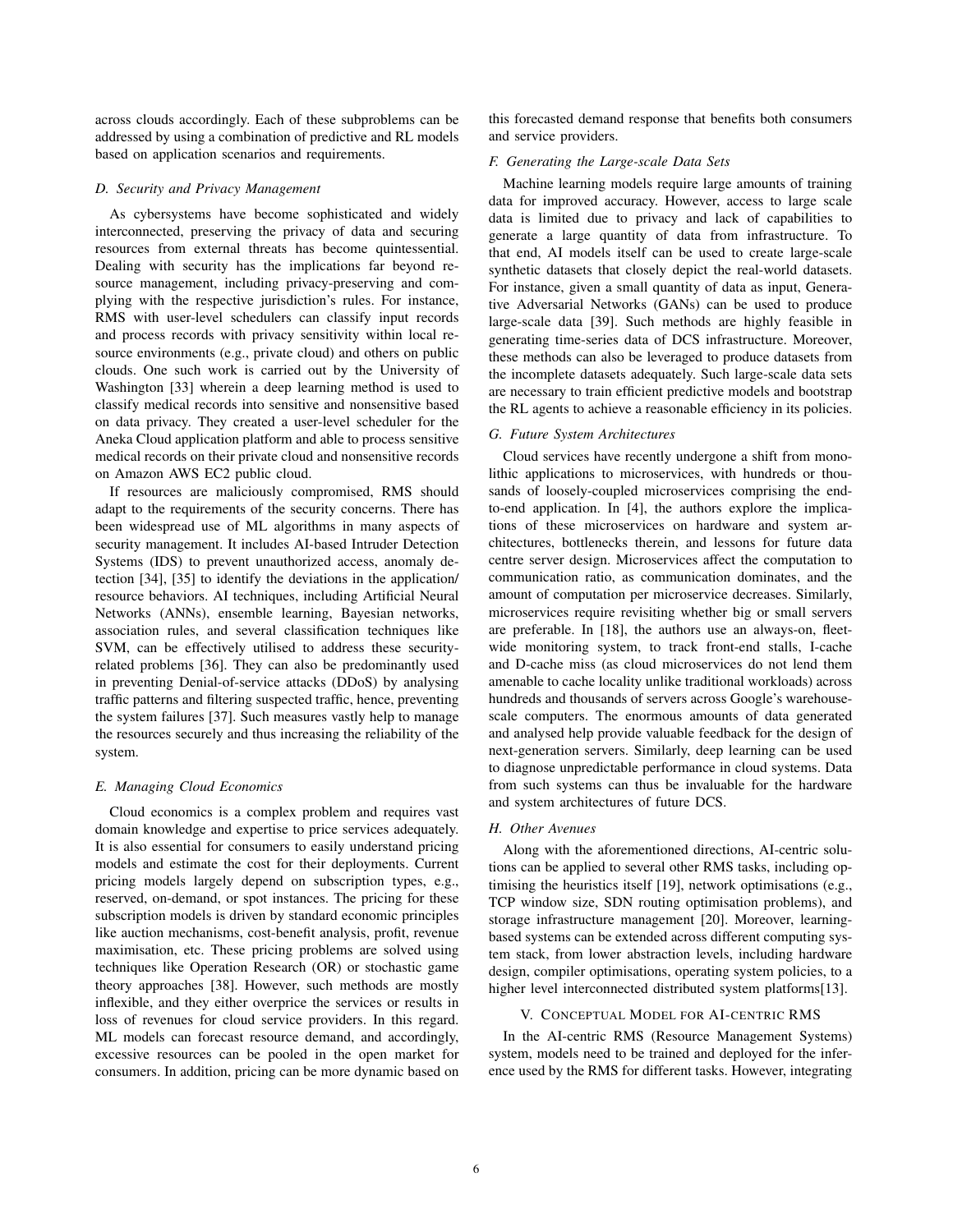data-driven models into DCS platforms in a scalable and generic manner is challenging and is still at a conception stage. In this regard, as shown in Figure 2, we provide a high-level architectural model for such data-driven RMS. The essential elements of this system are explained below. It consists of three entities:

Users/ Applications: Users requiring computing resources or services interact with the middleware using APIs or interfaces. AI-centric RMS Middleware: This is responsible for performing different tasks related to managing user requests and underlying infrastructure. The AI-centric RMS tasks continuously interact with the data-driven models for accurate and efficient decisions. The RMS needs to perform various tasks, including provisioning the resources, scheduling them on appropriate nodes, monitoring in runtime, dynamic optimisations like migrations, and consolidations [12] to avoid the potential SLA violations. Traditionally, these tasks are done using the algorithms implemented within the RMS system that would execute the policies based on the heuristics or threshold-based policies. However, in this AI-centric RMS, the individual RMS operations are aided with inputs from the data-driven models. The data-driven AI models are broadly categorised into two types, (1) predictive models and (2) adaptive RL models. In the former, models are trained offline using supervised or unsupervised ML algorithms utilising historical data collected from the DCS environment that includes features from resources, entities, and application services. This data is stored in databases, and data-engineering is done, such as preprocessing, cleaning, normalising, to suit AI models' requirements. Thus, this offline training can be done on remote cloud nodes to benefit from the specialised, powerful computing resources. The trained models can be deployed on specialised inference devices like Google Edge TPU and Intel Habana. Choosing the optimal place and deciding where to deploy these ML models depends on where the RMS engine is deployed in the environment, and this is itself a challenging research topic that should be addressed as described in Section III-B.

In the latter case, runtime adaptive models such as Reinforcement Learning (RL) that continue to improve their policies based on agents' interactions and system feedback. It requires both initial learning and runtime policy improvement methods that need to be updated after every episode (certain time reaching to terminal state). The RMS operations can interact with both the predictive and RL-based data-driven models using the RESTful APIs in runtime [12].

DCS Infrastructure: The computing infrastructure comprises heterogeneous resources, including sensors, gateway servers, edge data centres, and remote clouds. Therefore, adopting the data-driven AI-centric RMS models needs a significant change in the way current RMS systems are designed and implemented, as well as monitoring agents, interfaces, and deployment policies that can be easily integrated into existing environments.



Fig. 2: Conceptual Data-Driven RMS Model



Fig. 3: System Model

## VI. DEMONSTRATION CASE STUDIES

In this section, we present two use cases that have applied AI techniques to two different problems: (1) datadriven configuration of device frequencies for energy-efficient workload scheduling in cloud GPUs, (2) data center resource management using ML models.

# *A. Data-Driven GPU Clock Configuration and Deadlineaware Scheduling*

Graphics Processing Units (GPUs) have become the defacto computing platform for advanced compute-intensive applications such as video processing and autonomous cars. Additionally, ML models are massively reliant on the GPUs for training due to their efficient SIMD architectures that are highly suitable for parallel computations. However, the energy consumption of GPUs is a critical problem. Dynamic Voltage Frequency Scaling (DVFS) is a widely used technique to reduce the dynamic power of GPUs. Yet, configuring the optimal clock frequency for essential performance requirements is a non-trivial task due to the complex nonlinear relationship between the application's runtime performance characteristics, energy, and execution time. It becomes even more challenging when different applications behave distinctively with similar clock settings. Simple analytical solutions and standard GPU frequency scaling heuristics fail to capture these intricacies and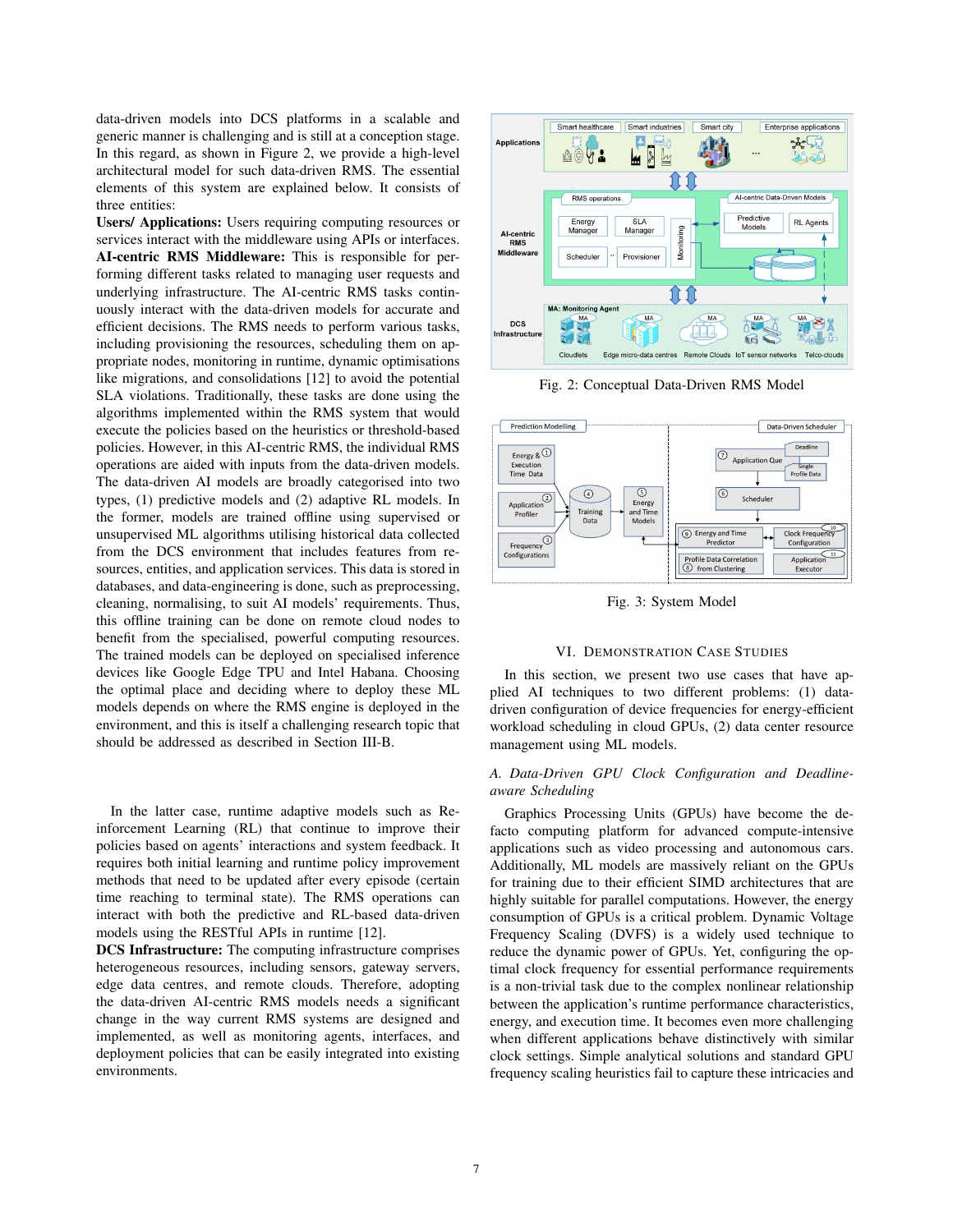

Fig. 4: Performance of different models for energy and execution time prediction (lower RMSE value is preferred)

scale the frequencies appropriately. In this regard, we propose a data-driven frequency scaling technique by predicting the power and execution time of a given application over different clock settings. Furthermore, using this frequency scaling by prediction models, we present a deadline-aware application scheduling algorithm to reduce energy consumption while simultaneously meeting their deadlines.

The high-level overview of the system is given in Fig. 3. It is broadly classified into two parts, predictive modelling, and data-driven scheduler. In the first part, we collect the training data that consists of three parts, profiling information, energytime measurements, and respective frequency configurations. We then predict two entities for a given application and frequency configuration, i.e., energy consumption and execution time. Subsequently, in the second part, the new applications arrive with the dead-line requirements and minimal profiling data from a default clock frequency execution. The scheduler finds correlated application data using the clustering technique, and this data is used for predicting the energy and execution time over all frequencies. Finally, based on the deadline requirements and energy efficiency, the scheduler scales the frequencies and executes the applications. We use twelve applications for evaluation from two standard GPU benchmarking suites, Rodinia and Polybench. The training data is generated from profiling the applications using nvprof, a standard profiling tool from NVIDIA. We collected around 120 key features representing key architectural, power, and performance counters. To build the predictive models, we explored several regression-based ML models, including Linear Regression (LR), lasso-linear regression (Lasso), and Support Vector Regression (SVR). Also, ensemble-based gradient boosting techniques, extreme Gradient Boosting (XGBoost),



Fig. 5: Average energy consumption of applications



Fig. 6: Average total energy consumption of GPU

and CatBoost. The goal is to build energy and execution time prediction models for each GPU device to assist the frequency configuration.

We conduct extensive experiments on NVIDIA GPUs (TESLA P100). The experiment results have shown that our prediction models with CatBoost have high accuracy with the average Root Mean Square Error (RMSE) values of 0.38 and 0.05 for energy and time prediction, respectively (Figure 4a, Figure 4b). Also, the scheduling algorithm consumes 15.07% less energy (Figure 6) as compared to the baseline policies (default and max clock) while meeting the application deadlines as our approach can scale the frequencies that have energyefficient settings (Figure 7) also able to meet performance requirements. More details on prediction-models, scheduling



Fig. 7: Frequency Scaling by different policies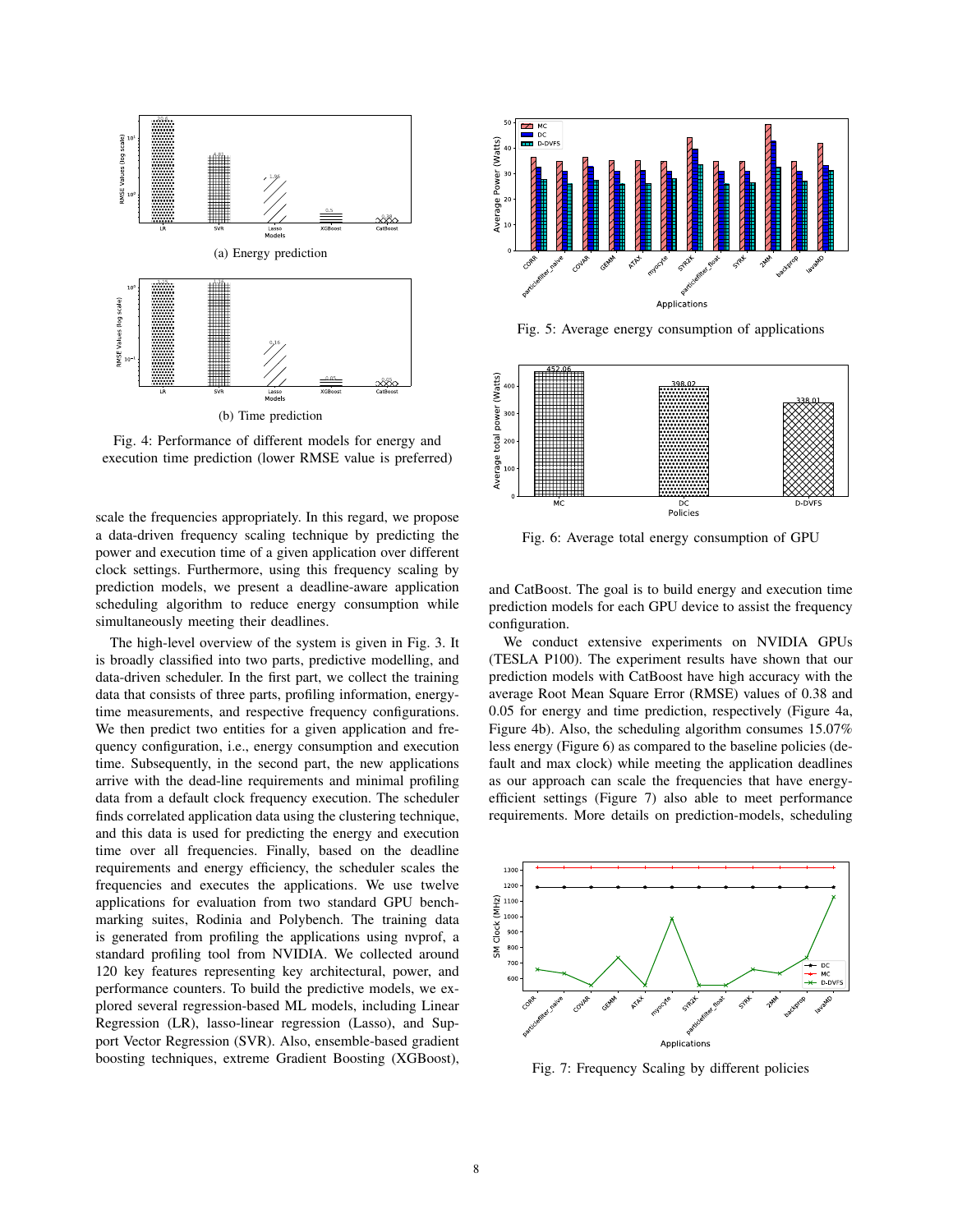

Fig. 8: Normalised application completion time compared to deadline

algorithms, and implementation can be found in [29].

## *B. Industrial (Google Cloud and Microsoft Azure) Data Center Management*

Data centres are the backbone infrastructures of cloud computing today. A data centre is a complex Cyber-Physical-System (CPS) consists of numerous elements. It houses thousands of rack-mounted physical servers, networking equipment, sensors monitoring server, and room temperature, a cooling system to maintain acceptable room temperature, and many facility-related subsystems. The data centre is one of the highest power density CPS of up to 20 kW per rack, dissipating an enormous amount of heat. This poses a serious challenge to manage resources energy efficiently and provide reliable services to users. Optimising data centre operation requires tuning the hundreds of parameters belonging to different subsystems where heuristics or static solutions fail to yield a better result. Moreover, even a 1% improvement in data centre efficiency leads to savings in millions of dollars over a year and also helps to reduce the carbon footprints. Therefore, optimising these data centres using potential AI techniques is of great importance. Accordingly, we discuss two real-time AI-based RMS systems built by researchers at Google and Microsoft Azure Cloud.

ML-centric cloud [12] is an ML-based RMS system at an inception stage from the Microsoft Azure cloud. They built Resource Control (RC)—a general ML and prediction serving system that provides the insights of workload and infrastructure for re-source manager of Azure compute fabric. The input data collected from the virtual machine and physical servers. The models are trained using a gradient boosting tree and trained to predict the different outcomes for user's VMs such as average CPU utilisation, deployment size, lifetime, and blackout time. The Azure resource manager interacts with these models in runtime. For instance, the scheduler queries for virtual machine lifetime, and based on the predicted value; the appropriate decision is taken to increase infrastructure efficiency. Applying these models to several other resource management tasks is under consideration, including power management inside Azure infrastructure.

Similarly, Google has also applied ML techniques to optimise the efficiency of their data centres. Specifically, they have used ML models to change the different knobs of the cooling

system, thus saving a significant amount of energy [15]. The ML models are built using simple neural networks and trained to improve the PUEs (Pow-er Usage Effectiveness), a standard metric to measure the data centre efficiency. The input features include total IT workload level, network load, parameters affecting the cooling system like outside temperature, wind speed, number of active chillers, and others. The cooling subsystems are configured according to the predictions, and results have shown that the 40% savings are achieved in terms of energy consumption. Therefore, the brief uses cases presented here strongly attest to the feasibility of AI-centric solutions in different aspects of resource management of distributed systems.

## VII. CONCLUSIONS

Future distributed computing platforms will be massively complex, large scale, and heterogeneous, enabling the development of highly connected resource-intensive business, scientific, and personal applications. Managing resources in such infrastructure require data-driven AI approaches that derive key insights from the data, learn from the environments, and take resource management decisions accordingly. In this paper, we have discussed the challenges associated with the adoption of AI-centric solutions in RMS. We identified the potential future directions describing different RMS tasks where we can apply AI techniques. Moreover, we presented the conceptual AI-centric RMS model. Finally, we demonstrated the two use-cases of AI-Centric solutions in resource management of distributed systems.

The state-of-the-art rule-based or heuristics resource management solutions have become inadequate in modern distributed computing platforms. The RMS policies need to deal with massive scale, heterogeneity, and varying workload requirements. As a result, we believe that AI techniques and tools can be widely utilised in numerous RMS tasks, including monitoring, resource provisioning, scheduling, and many others. Such approaches are highly adaptive and better suited to deal with the resource management complexities, enabling optimised resource management from processor to middleware platforms, and application management.

#### **REFERENCES**

- [1] J. Gubbi, R. Buyya, S. Marusic, and M. Palaniswami, "Internet of things (iot): A vision, architectural elements, and future directions," *Future Generation Computer Systems*, vol. 29, no. 7, pp. 1645–1660, 2013.
- [2] Norton, "The future of iot: 10 predictions about the internet of things," *https://us.norton.com/internetsecurity-iot-5-predictions-for-thefuture-of-iot.html*, 2019.
- [3] I. Baldini, P. Castro, K. Chang, P. Cheng, S. Fink, V. Ishakian, N. Mitchell, V. Muthusamy, R. Rabbah, A. Slominski *et al.*, "Serverless computing: Current trends and open problems," in *Research Advances in Cloud Computing*. Springer, 2017, pp. 1–20.
- [4] Y. Gan, Y. Zhang, D. Cheng, A. Shetty, P. Rathi, N. Katarki, A. Bruno, J. Hu, B. Ritchken, B. Jackson *et al.*, "An open-source benchmark suite for microservices and their hardware-software implications for cloud & edge systems," in *Proceedings of the 24th International Conference on Architectural Support for Programming Languages and Operating Systems*, 2019, pp. 3–18.
- [5] A. V. Dastjerdi and R. Buyya, "Fog computing: Helping the internet of things realize its potential," *Computer*, vol. 49, no. 8, pp. 112–116, 2016.